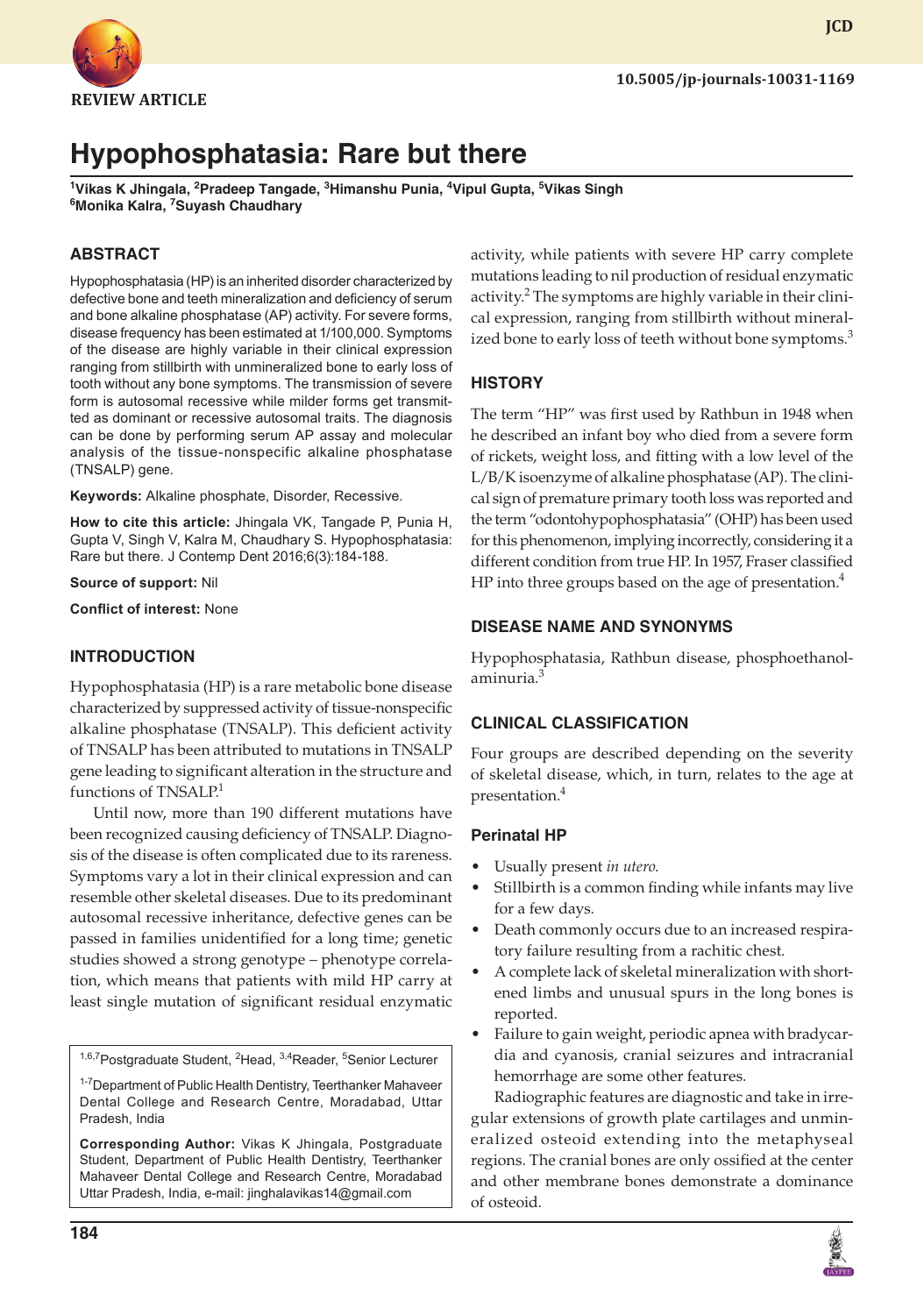#### **Infantile HP**

- • Presents with lack of weight gain usually within the first 6 months of life due to poor feeding.
- There is often flail chest, blue sclera, and pneumonia.
- Hypercalcemia and hypercalciuria cause renal compromise and vomiting due to nephrocalcinosis.
- Cranial sutures remain wide with hypotonia and wide fontanelles.
- A raised intracranial pressure and hypertelorism may lead to proptosis.

Radiological findings are similar to the lethal form but less severe.

#### **Childhood HP**

- This form most commonly presents to the dental surgeon
- It has a very variable clinical picture, as does the adult form.
- Deciduous tooth loss is generally reported as a result of aplasia or cementum hypoplasia.
- Horizontal bone loss with no evidence of root resorption.

Radiographs of long bones may disclose "tongue-shaped" radiolucencies projecting from the epiphyseal growth plate into the metaphysis. Common features include widely open fontanelles with premature fusion of erania, rise in intracranial pressure, sutures often leading to proptosis, and brain damage. The calvarium has a "beaten copper" appearance resembling the "punched-out" lesions of multiple myeloma with reduced radiolucency.

#### **Adult HP**

- Diagnosed during middle age with a history of early deciduous or adult tooth loss.
- Anterior six maxillary and mandibular teeth are generally affected by premature tooth loss.
- Widespread caries of the adult dentition has been described.
- Liver metabolism may be affected as well as that of bone.
- Foot and ankle pain is common from metatarsal stress fractures, and this may also involve the thighs or hips due to femoral pseudofractures due to poor mineralization.
- The former appears first in childhood, enters a quiescent period, and then reappears in adulthood.
- The monophasic type is of later onset with a milder course.

Two other important terms are:

#### *Odontohypophosphatasia*

The lower deciduous anterior teeth are most prone to exfoliation, but their roots remain entirely intact.

- The main lesion involves a quantitative and qualitative defect of cementum formation, although root resorption does sometimes occur.
- Commonly occurring features include delayed appearance of the deciduous dentition, enamel hypoplasia, and premature decay of the deciduous and adult dentitions, leading to total tooth loss before 20 years of age.
- No sex preference is reported, and mean age for the first tooth to be lost is 21 and 22 months.

Dentally, enlarged pulp spaces are reported as is reduced bone thickness of the mandibular angle.<sup>5</sup>

#### *Pseudo HP*

- Resembles classic HP with normal serum AP.
- There is osteopathy of long bones and skull, premature loss of deciduous teeth, hypercalcemia, hypotonia, and phosphoethanolaminuria.1

#### **ETIOLOGY**

Mutations of the liver/bone/kidney AP gene encoding TNAP or TNSALP is a major cause of this disease. The TNAP is generally a phosphomonoesterase of 507 residues, anchored at its carboxyl terminus to the plasma membrane by a phosphatidylinositol – glycan moiety. The enzyme is physiologically active in its dimeric form and serves extracellular substrates pyridoxal 5′-phosphate (PLP), phosphoethanolamine (PEA), and inorganic pyrophosphates (PPi). Its exact role in bone and dental mineralization is still unclear, but is caused by activities like hydrolysis of PPi, and mammalian-specific activities like collagen and calcium binding. The TNAP gene is located on chromosome 1p36.1, which consists of almost 12 exons distributed over 50 kb. The gene is subject to high allelic heterogeneity, and more than 190 distinct mutations have been described. Most of them (79%) are missense mutations. These mutations results in

- Highly variable clinical expressivity
- • A great number of compound heterozygous genotypes.

#### **Genotype – Phenotype Correlations**

To assess the relative importance of these mutations, the genotype – phenotype relationship was performed on the basis of clinical data from patients, transfection studies, computer-assisted modeling, and studies of the biochemical properties of AP in cultured fibroblasts of patients or transfected cells. These experiments pave the way to the study of cell localization, cell degradation, and AP activity of mutant proteins. A good relation was seen between *in vitro* enzymatic activity of the mutant protein and disease severity. Patients with mild HP carry at least one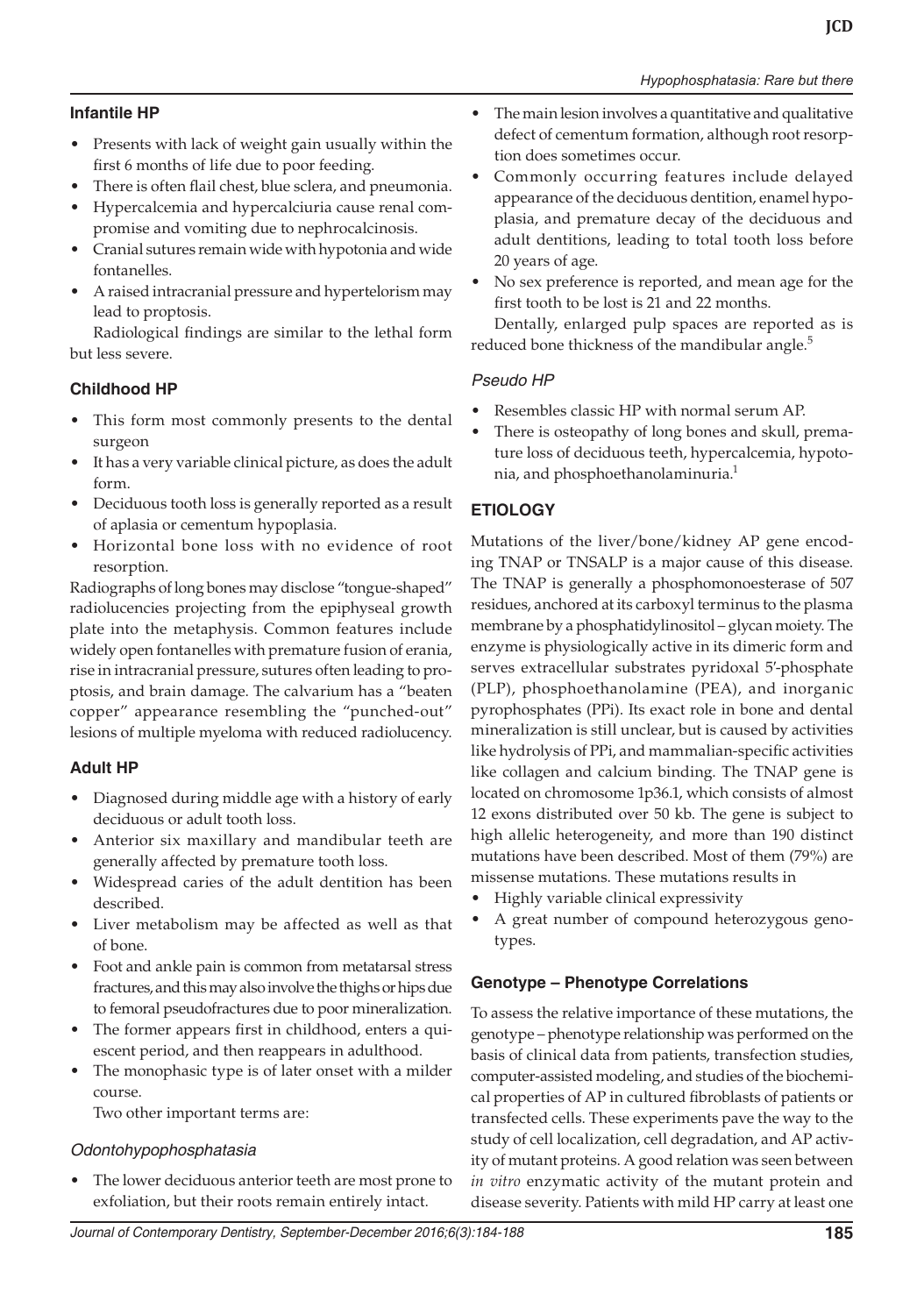mutation, which on testing exhibits significant residual enzymatic activity, whereas patients with severe HP carry mutations that, when tested, generally do not produce enzymatic activity. By using immunofluorescence and biochemical treatments, various mutations were observed and characterized for cell localization and degradation.<sup>3</sup>

#### **DENTAL ASPECTS**

Premature loss of primary teeth is allied with infantile, childhood, and OHP subtypes. Fraser reported that 75% of the children in whom skeletal manifestations became apparent after 6 months of age experienced premature loss of primary teeth. The premature loss of teeth results from agenesis or hypoplasia of cementum, so that the exfoliated teeth are lost before resorption occurs. Mostly, the primary incisor teeth are the only teeth affected, and there are no associated inflammatory periodontal changes or root resorption. In the more severe forms of HP, posterior teeth may also exfoliate prematurely. Enamel hypoplasia, bulbous crowns, delayed dentin formation, and delayed eruption have also been reported. Although some have reported severe dental caries in association with this, it may be an incidental finding. The permanent dentition may be similarly affected.

Radiographic findings include enlarged pulp chambers and root canals with reduced alveolar bone. Histological analysis of exfoliated or extracted teeth reveals aplastic or hypoplastic cementum. As the only clinical manifestations in OHP are dental, the biochemical findings may be indistinguishable from mild forms of HP.<sup>6</sup>

#### **Role of Dental Cementum**

The role of cementum in the pathogenesis of the periodontal disease has received little attention. The cementum defects associated with HP have provided a unique model for the study of this periodontal tissue in relation to the pathogenesis of the other periodontal diseases. Page and Baarb reviewed the literature on early-onset periodontal conditions, in an effort to clarify the work of Gottlieb in which he suggested that it was an abnormality of cementum or "cementopathia" that underlies human periodontitis. They concluded that besides bacteria and host defense factors, root cementum defects may play a major role in determining the site specificity and susceptibility to early-onset periodontitis.

In a study by tight microscopy and transmitting and scanning electron microscopy of a single permanent incisor affected by HP, El-Labban et al suggested that the cementum defects in HP were unlikely to be due to defects of formation. The authors felt that since the resorption lacunae examined were filled with bacterial plaque and that there was evidence of cementum repair,

the bacterial microflora must play a major role in the development of the cementum defects in HP. Baarb et al suggested that the bacterial destruction of the periodontal attachment apparatus in HP was the same basic process involved in adult periodontitis. Finally, there is renewed interest in the role of cementum in the pathogenesis and regeneration of the periodontium, with the identification of a novel cementum growth factor (Yonemura and Narayanan). Clearly, the HP model may be valuable in future assessment of such growth factors and their role in periodontal regeneration as well as destruction.<sup>5</sup>

#### **DIAGNOSTIC METHODS**

After clinical and radiographic examinations, HP diagnosis is based on laboratory assays and molecular biology, which appears to be very effective.

#### **Laboratory Assays**

Total serum AP activity is reduced in HP. So, the diagnosis can be suggested in individuals with serum clearly and consistently subnormal AP activity. In general, the severe the disease is, the lower the serum AP activity level appropriate for age. However, AP activity is only a helpful diagnostic indicator as other conditions may also show this finding, i.e., early pregnancy, hypothyroidism, anemia, drug administration, celiac disease, etc. It must be also noticed that serum AP dramatically varies with sex and age.

Increased urinary PEA levels support a diagnosis of HP, but is not pathognomonic. It is also seen in a variety of other conditions, including several metabolic bone diseases, and some of the HP patients may show normal PEA excretion. Hence, the demonstration that PEA is also a natural substrate of TNAP *in vivo* remains to be confirmed.

Increased PLP may be a sensitive marker for HP.

Heterozygous carriers of the severe forms are usually normal clinically, but often show reduced serum AP activity and increased urinary PEA.

#### **Molecular Biology**

Screening for mutations in the TNAP gene is essential to confirm the HP diagnosis when biochemical and clinical data are not clear enough, to offer genetic counseling or molecular prenatal diagnosis to families affected by severe forms of the disease. Clinical and biochemical data may not always distinguish HP from other skeletal diseases, such as osteogenesis imperfecta. Mutation screening can be performed by single-stranded conformation polymorphism (SSCP) or denaturing gradient gel electrophoresis (DGGE) followed by sequencing of exons exhibiting variants, by direct sequencing of the complementary deoxyribonucleic acid (cDNA) or by direct sequencing of genomic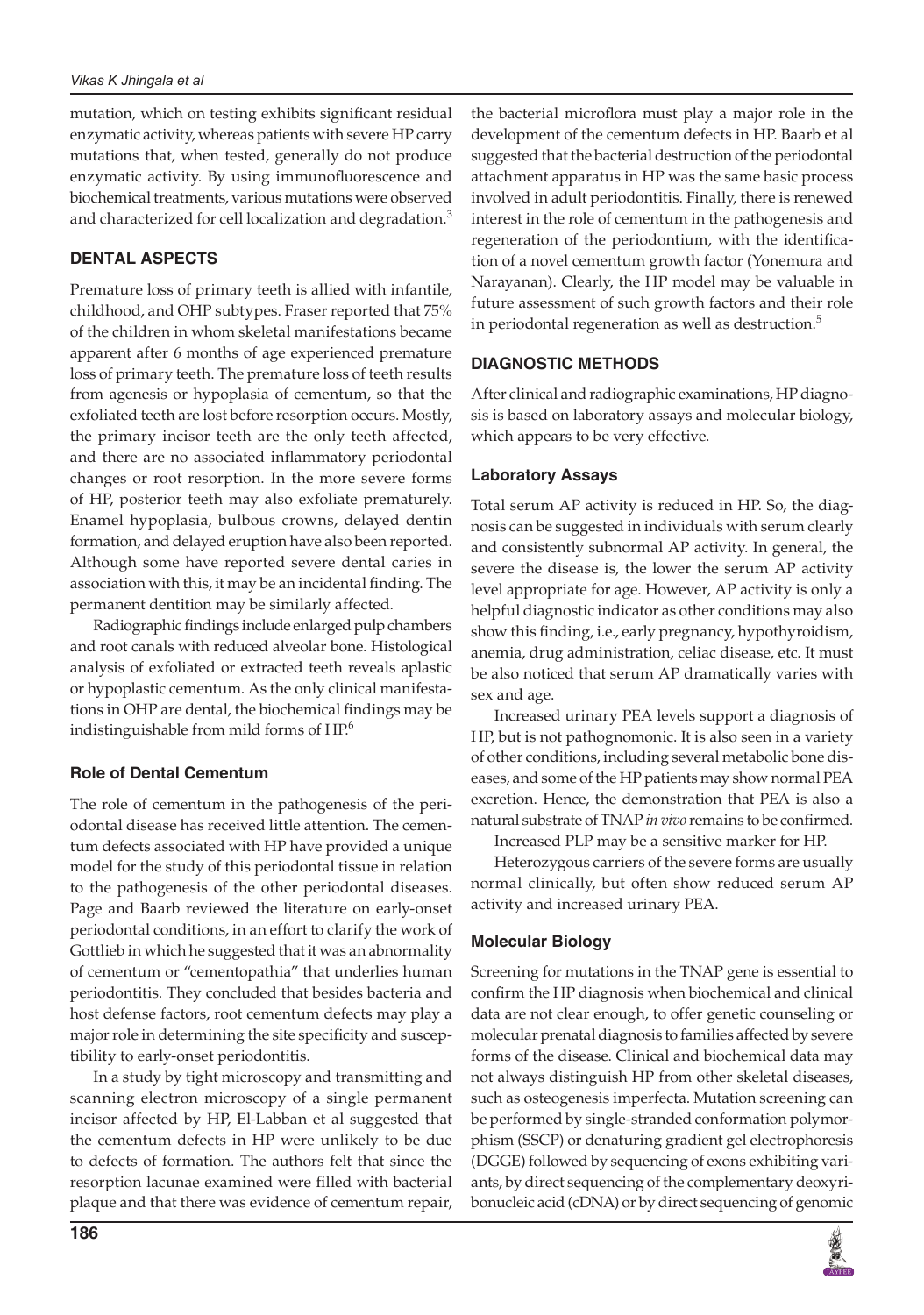sequences. The exons are small and few in number, so can be easily analyzed. However, the mutations are spread all over the exons, so the whole coding sequence has to be analyzed. In addition, some mutations remain undetectable due to exhaustive sequencing of the coding sequence, intron–exon borders, and untranslated exons. This may be due to mutations lying in intronic or regulatory sequences or due to the expression of heterozygous mutations, especially in moderate (childhood, adult, and odonto) HP. By using sequencing, approximately 95% of mutations are detected in severe (perinatal and infantile) HP, whereas patients with mild forms often carry only one detected mutated allele.<sup>3</sup>

#### **MANAGEMENT AND TREATMENT**

At the moment, there is no curative treatment for HP. Therefore, symptomatic treatment in order to improve the clinical features, especially with regard to seizures, pain, and other metabolic phenomena (e.g., nephrocalcinosis) is of major interest. We have previously described the presence of hyperprostaglandinism in childhood HP.

An anti-inflammatory treatment using nonsteroidal anti-inflammatory drugs (NSAIDs) resulted in a significant improvement of physical activity, reduction in pain, and normalization of prostaglandin (PG) levels. After drug withdrawal, the positive effect persisted for another 3 to 6 weeks. The NSAID treatment was safe and should be considered in patients with complaints of pain.

Treatment with magnesium and zinc, the catalytic ions of the enzyme, and PLP has no significant long-term benefit for HP patients.

Dietary phosphate restriction is recommended for patients with high serum levels of phosphate. Especially for children with persistent growth retardation, an adequate nutrition with the support of a professional dietician is of major importance.

Supplementation with vitamin D can be recommended according to the guidelines for healthy children. Further, additional vitamin D therapy, as it is used in vitamin D-deficient rickets, should be avoided. An additional supplementation of calcium may result in hypercalcemia and formation of kidney stones. Treatment strategies should be monitored permanently in a HP-experienced clinic.<sup>2</sup>

Different approaches have been used to improve the condition of severe cases of HP where bony abnormality is of major concern. These approaches include a supplement of vitamin D, phosphate, or combination of vitamin D and fluoride (Rasmussen 1983).<sup>7</sup>

Physical exercises like cycling and swimming as well as physiotherapy seem to be useful tools for muscle building in order to stabilize the skeleton. Whether a physical workout leads to appositional growth of bone in HP has not been evaluated so far. The maintenance of physical function is of major importance. Especially in severe forms of disease, trauma to the skeleton must be avoided because resulting fractures take a long time to heal and might be difficult to treat. Surgical as well as conservative therapeutic approaches should be discussed with a HP-experienced clinical center. Premature fusion of cranial sutures may result in secondary ectopia of the cerebellar tonsils or formation of hydrosyringomyelia.

Neurosurgical interventions are necessary in patients with neurologic symptoms like permanent headache, seizures, paralysis, or numbness of extremities as well as papilledema due to elevated intracranial pressure. With regard to the progressive nature of craniosynostosis, careful surveillance including ophthalmoscopic reassessment, neurologic examination, and radiographic imaging is recommended throughout childhood until adolescence and in presence of Chiari I malformation or hydrosyringomyelia, probably throughout lifetime.

Enzyme replacement therapy (ERT) and allogeneic stem cell transplantation are causative and potentially curative attempts of treatment. The ERT is still in development. First results using a knockout mouse model were promising and supported the initiation of a phase I clinical trial in the United States and Canada. There is only one casuistic report of haploidentical bone marrow transplantation in a patient with very severe HP. Initial response was reported favorable; however, the long-term outcome has not been reported.<sup>2</sup>

Dental monitoring by a HP-experienced dentist or orthodontist seems to be very important.<sup>2</sup>

In mild types of the condition where the primary teeth are exfoliating prematurely, the major concern is to maintain the arch length until the permanent dentition erupts.<sup>7</sup>

Prosthetic replacement of prematurely lost teeth may be helpful for linguistic development and social integration of patients in preschool or school. Possible loosening of remaining teeth should be noted in planning removable dentures. Periodical dental supervisions are essential. Impaired transversal development (width of jaw) of front teeth in the upper and lower jaw due to premature exfoliation of primary teeth may result in a nonalignment of permanent front teeth.

Corrections of such incorrect teeth positions are possible, but should be coordinated by a HP-experienced orthodontist.

Grewal and Gupta<sup>8</sup> treated a case with prosthetic rehabilitation of a 16-year-old female patient with anodontia and no occlusion. Patient was managed clinically